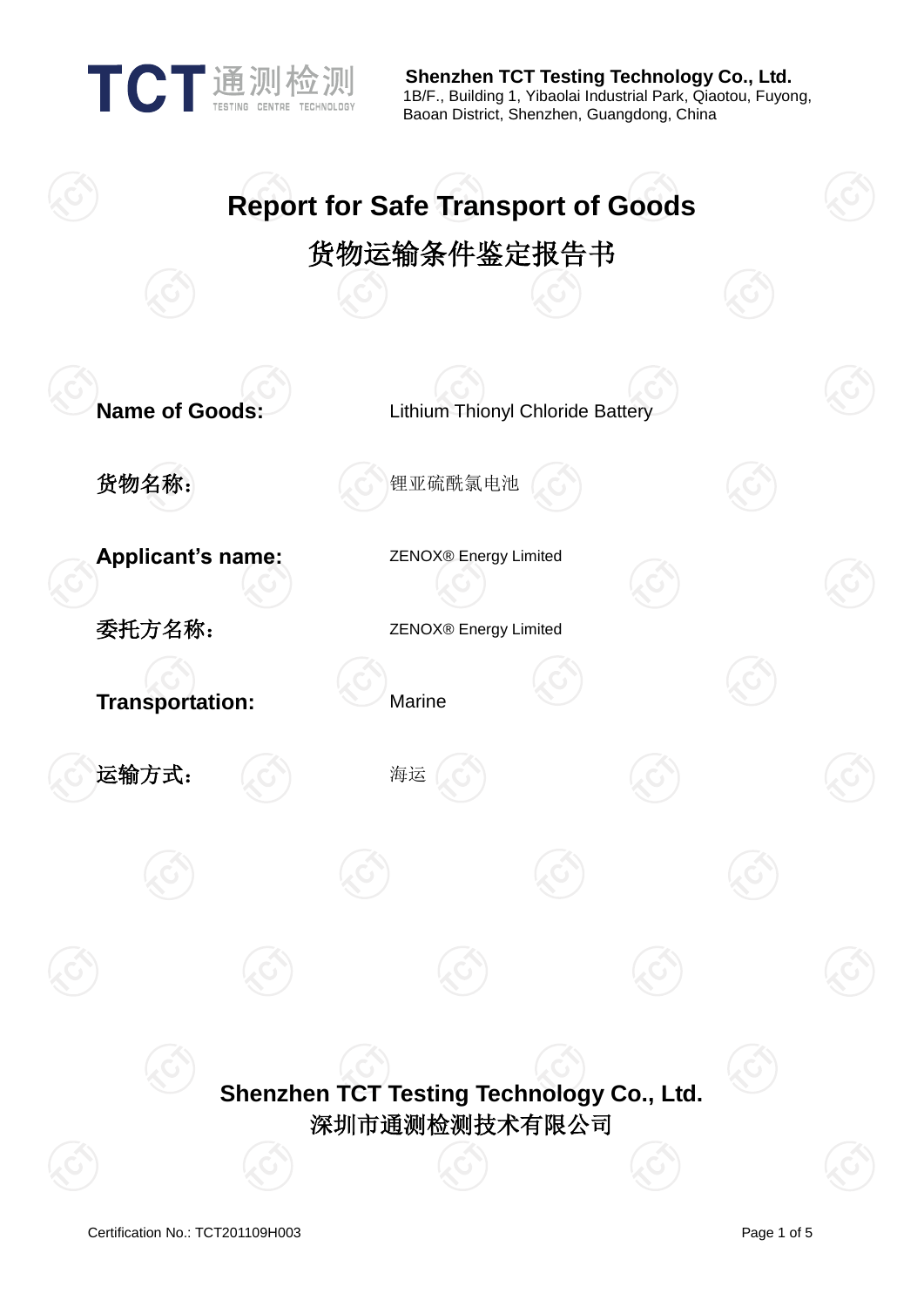

**TE A TE 话 珊 检测 Shenzhen TCT Testing Technology Co., Ltd.** 1B/F., Building 1, Yibaolai Industrial Park, Qiaotou, Fuyong, Baoan District, Shenzhen, Guangdong, China

## **Report for Safe Transport of Goods** 货物运输条件鉴定报告书

| Lithium Thionyl Chloride Battery<br>锂亚硫酰氯电池                                                                                  |  |
|------------------------------------------------------------------------------------------------------------------------------|--|
| Z14250.1381                                                                                                                  |  |
| ZENOX® Energy Limited                                                                                                        |  |
| 20-22, Wenlock Road, London, N1 7GU, United Kingdom                                                                          |  |
| <b>ZENOX®</b> Energy Limited                                                                                                 |  |
| 20-22, Wenlock Road, London, N1 7GU, United Kingdom                                                                          |  |
| TCT201109H003                                                                                                                |  |
| International Maritime Dangerous Goods (IMDG Code 2018 Edition Amdt<br>$39-18$<br>《国际海运危险货物规则》 (IMDG Code 2018 版 Amdt 39-18) |  |
|                                                                                                                              |  |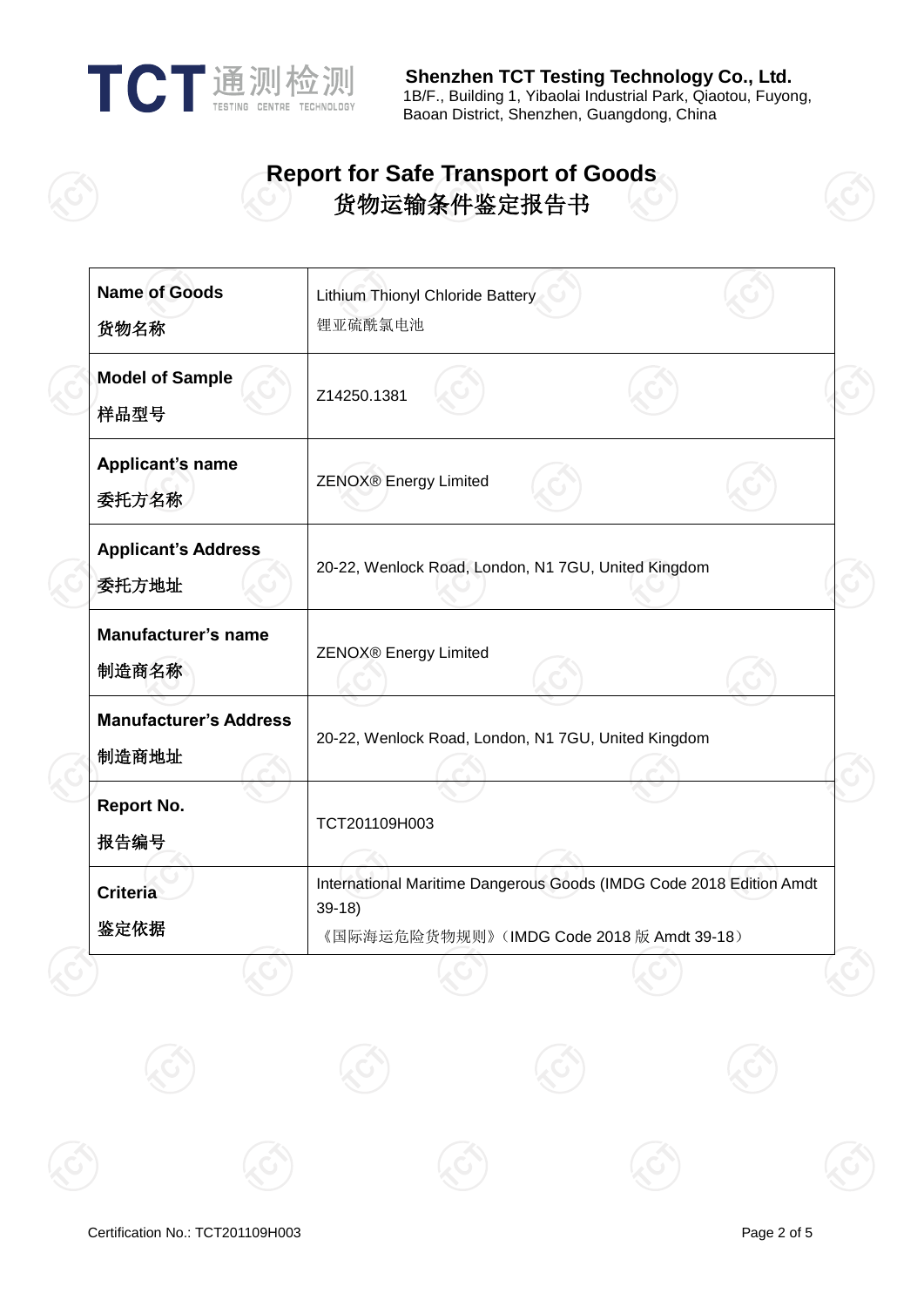| 通测检测                      |
|---------------------------|
| TESTING CENTRE TECHNOLOGY |

 **Shenzhen TCT Testing Technology Co., Ltd.** 1B/F., Building 1, Yibaolai Industrial Park, Qiaotou, Fuyong, Baoan District, Shenzhen, Guangdong, China

## **Report for Safe Transport of Goods** 货物运输条件鉴定报告书



Tomsin 汤饭森 **Tested by** 主检人**: Approved by** 批准人**: Inspected by** 审核人**: Seal of TCT** 报告单位(盖章)**:** *<sup>U</sup> <sup>U</sup>*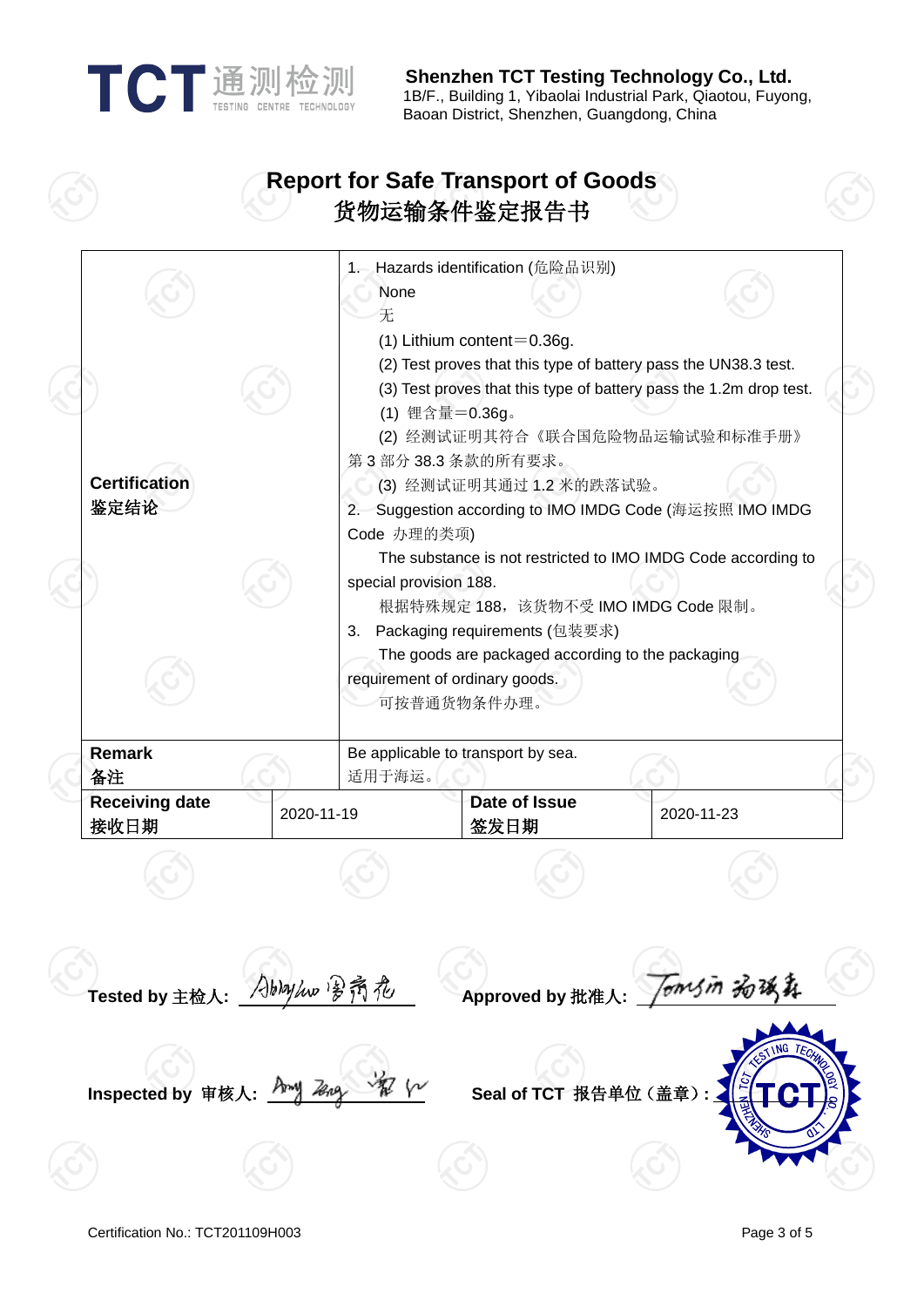

**TE A TE 话 珊 检测 Shenzhen TCT Testing Technology Co., Ltd.** 1B/F., Building 1, Yibaolai Industrial Park, Qiaotou, Fuyong, Baoan District, Shenzhen, Guangdong, China